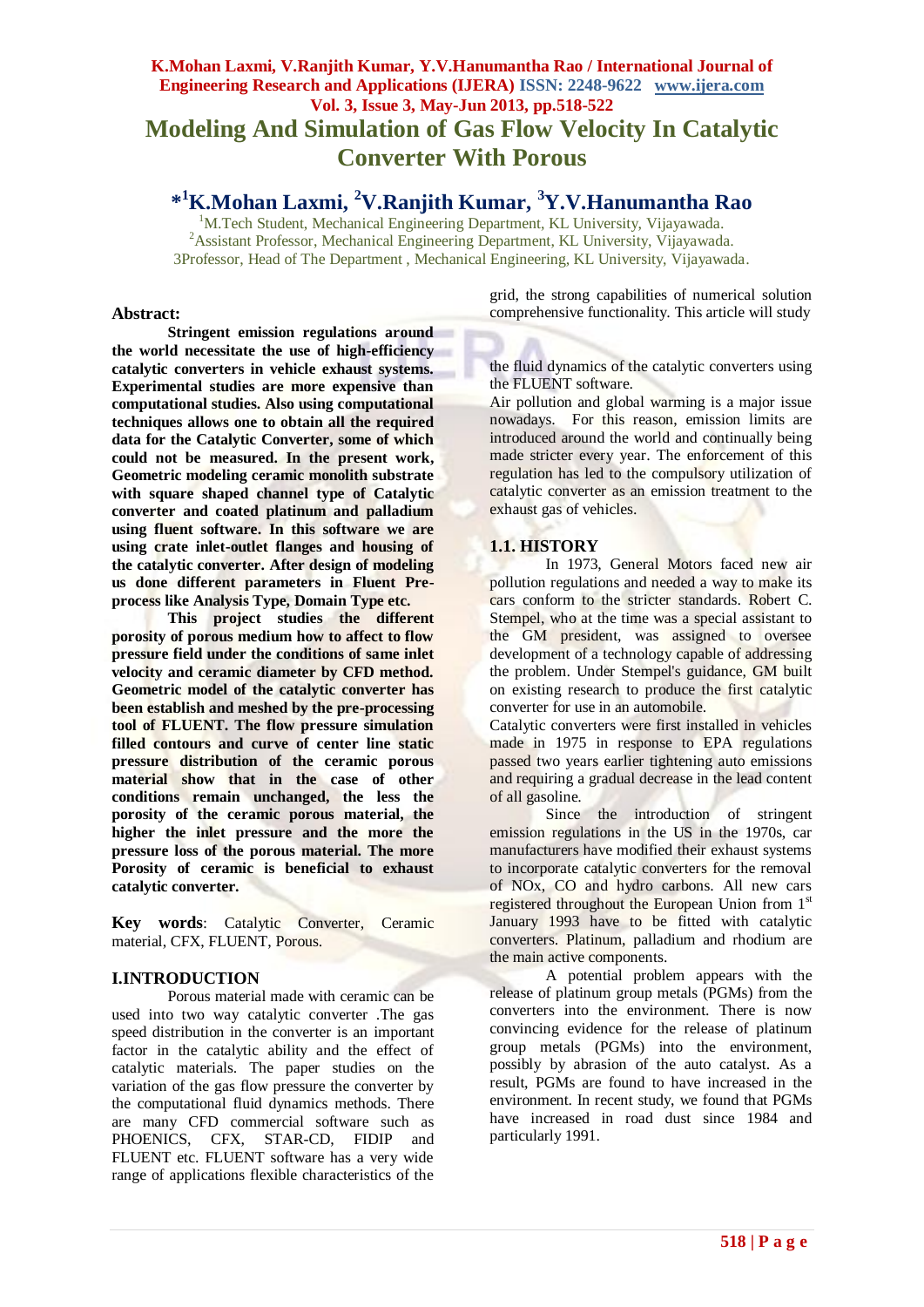### **II.PROBLEM DESCRIPTION**

Catalytic converters are used on most vehicles on the road today. They reduce harmful emissions from internal combustion engines (such as oxides of nitrogen, hydrocarbons, and carbon monoxide) that are theresult of incomplete combustion. Most new catalytic converters are the ceramic monolith substrate with square channels type and are usually coated with platinum, rhodium, or palladium.



Mesh

Apr 04, 2013<br>ANSYS FLUENT 12.1 (3d, pbns, lam)

Figure: 2.1. Mesh geometry of Catalytic Converter In this project Set up a porous zone for the substrate with appropriate resistances. Calculate a solution for gas flow through the catalytic converter using the pressure- based solver. Plot pressure and velocity distribution on specified planes of the geometry. Determine the pressure drop through the substrate and the degree of non-uniformity of flow through cross sections of the geometry using  $X-Y$ plots and numerical reports

#### **III.PROBLEM FORMULATION**

The catalytic converter modeled here is shown in Figure. The nitrogen gas flows in through the inlet with a uniform velocity of 22.6 m/s, passes through a ceramic monolith substrate with square shaped channels, and then exits through the outlet.





While the flow in the inlet and outlet sections is turbulent, the flow through the substrate is laminar and is characterized by inertial and viscous loss coefficients in the flow (X) direction. The substrate is impermeable in other directions, which is modeled using loss coefficients whose values are three orders of magnitude higher than in the X direction.

#### **3.1.PARAMETERS:**

- user mode: General Model
- Analysis Type: Steady State
- Domain Type: Multiple Domain
- Fluid Type: Nitrogen Gas
- Turbulence Model : K-Epsilon
- Heat Transfer: Thermal Energy
- Boundary Conditions: Inlet (Subsonic), outlet (Subsonic),Wall :No slip
- Domain Interface: Fluid-Porous

### **IV.MODELLING**

Modeling of flows through a porous medium requires a modified formulation of the Navier-Stokes equations, which reduces to their classical form and includes additional resistance terms induced by the porous region.

The incompressible Navier-Stokes equations in a given domain  $Ω$  and time interval  $(0,t)$  can be written as

$$
\rho \left( \frac{\partial u}{\partial t} + (u \cdot \nabla) u \right) - \mu \nabla^2 u + \nabla p = \text{fon}\Omega X(0, t)
$$
  

$$
\nabla \cdot u = 0 \text{ on } \Omega x(0, t)
$$

where  $u = u(x,t)$  denotes the velocity vector,  $p =$  $p(x,t)$  the pressure field,  $\rho$  the constant density,  $\mu$ the dynamic viscosity coefficient and f represents the external body forces acting on the fluid (i.e. gravity).

In the case of solids, small velocities can be considered and (u·∇)u term is neglected. Therefore, assuming an incompressible flow (constant density) in a certain domain  $\Omega$  and considering the mass conservation equation, also called continuity equation, the Navier-Stokes equation can be written as follows:

$$
\rho \left( \frac{\partial u}{\partial t} \right) - \mu \nabla^2 u + \nabla p = \text{fon}\Omega X(0, t)
$$

### $\nabla \cdot u = 0$  on  $\Omega x(0,t)$

The general form of the Navier-Stokes equation is valid for the flow inside pores of the porous medium but its solution cannot be generalized to describe the flow in porous region. Therefore, the general form of Navier-Stokes equation must be modified to describe the flow through porous media. To this aim, Darcy's law is used to describe the linear relation between the velocity u and gradient of pressure p in the porous medium. It defines the permeability resistance of the flow in a porous media: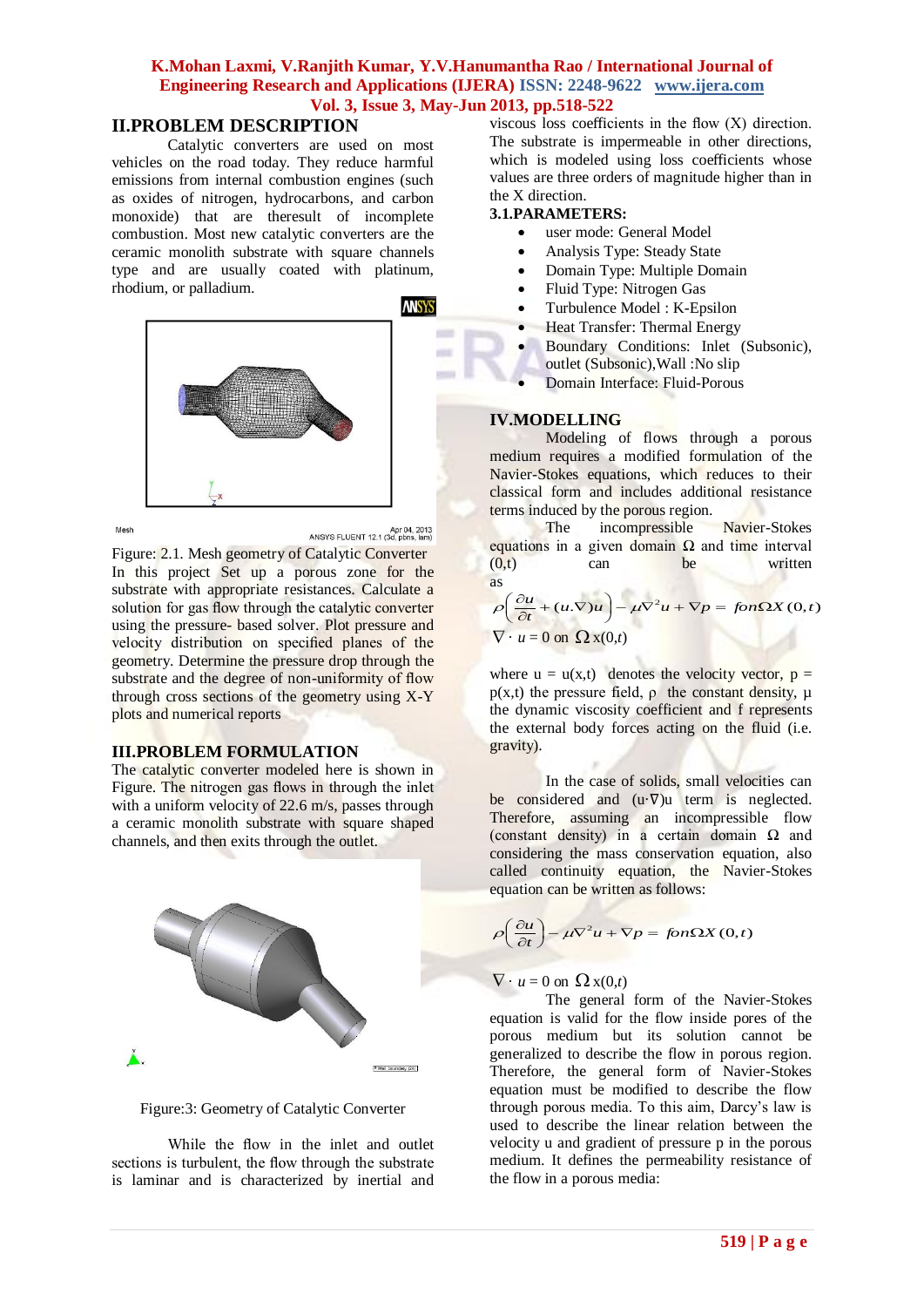#### $\nabla p = -\mu Du$  in  $\Omega px(0,t)$

Where  $\Omega_p$  is the porous domain, D the Darcy's law resistance matrix and u the velocity vector. In the case of considering an homogeneous porous media, D is a diagonal matrix with coefficients  $1/\alpha$ , where  $\alpha$  is the permeability coefficient.

The Reynolds number is defined as:

$$
\mathrm{Re}=\frac{\rho \mathrm{UL}}{\mu}
$$

Where U and L a characteristic velocity and a characteristic length scale, respectively. In order to characterize the inertial effects, it is possible to define the Reynolds number associated to the pores:

$$
Rep = \frac{\rho U}{u}
$$

Where  $\delta$  is the characteristic pore size. Whereas Darcy law is reliable for values of  $Re_p < 1$ , otherwise it is necessary to consider a more general model which accounts also for the inertial effects, such as:

$$
\nabla p = -(\mu Du + \frac{1}{2}\rho Cu|u|) \text{ in } \Omega \text{px}(0,t)
$$

Where C the inertial resistance matrix.

Considering a modified Navier-Stokes equation in the whole domain including the two source terms associated to the resistance induced by the porous medium (linear Darcy and inertial loss term), the momentum equations become:

$$
\rho \frac{\partial u}{\partial t} \mu \nabla^2 u + \nabla p \cdot (\mu Du + \frac{1}{2} \rho Cu|u|) = 0 \text{ in } \square \mathbf{x}(0t)
$$

In the case of considering an homogeneous porous media, D is a diagonal matrix with coefficients  $1/\alpha$ , where  $\alpha$  is the permeability coefficient and C is also a diagonal matrix. Therefore, a modified Darcy's resistance matrix should be used in Tdyn, as follows

$$
\rho \frac{\partial u}{\partial t} \mu \nabla^2 u + \nabla p = \Box \mathbf{D}^* u \text{ in } \Box \mathbf{x}(0t)
$$

$$
D^* = D + \frac{1}{2} \mu \rho u |u|
$$

where I is the identity matrix. It should be noted that in laminar flows through porous media, the pressure p is proportional to velocity u and C can be considered zero  $(D^* = D)$ . Therefore, the Navier-Stokes momentum equations can be rewritten as:

$$
\rho \frac{\partial u}{\partial t} \mu \nabla^2 u + \nabla p = -\mu Du \text{ in } \Omega x(0,t)
$$

These momentum equations are resolved by Tdyn in the case of solids, where  $(u \cdot \nabla)u$  term vanishes due to small velocities. If  $(u \cdot \nabla)u = 0$  can't be neglected in the modelization (i.e. high velocities),then Tdyn should resolve the following momentum equations in a fluid instead of in a solid:

$$
\rho \underline{\zeta_{\partial t}^{\partial u}} + (u \cdot \nabla)u) - \mu \nabla^2 u + \nabla p = -\mu Du \text{ in } \Omega x(0,t)
$$

In order to add the Darcy's resistance matrix  $D^*$  an appropriate function should be inserted in Tdyn. See the figure below and "Function syntax" in the Help manual of Tdyn for more details about defining functions

#### **4.1.Geometry And Boundary Conditions:**

The following Conditions concerns the analysis of a gas flowing through a catalytic converter. The main objective is to determine the pressure gradient and the velocity distribution through the porous media that fills the catalytic element. This model is intended to exemplify the use of Tdyn capabilities to solve problems involving flow through porous media.

The boundary conditions are applied as shown in the figures below. First, a Wall/Body condition with a Y-Plus wall boundary type is applied to the external surface of the catalytic converter.



#### Figure: 4.1. External Surface of the Catalytic **Converter**

A Fix Velocity condition is further applied to the inlet surface of the model (in blue in the figure below) so that the velocity vector is fixed there to the value  $v = (22.6, 0.0, 0.0)$  m/s. Finally, a Pressure Field condition is used to fix the the dynamic pressure to zero at the outlet surface of the control volume (in red in the figure below).



Figure:4.2. Control Volumes of Catalytic Converter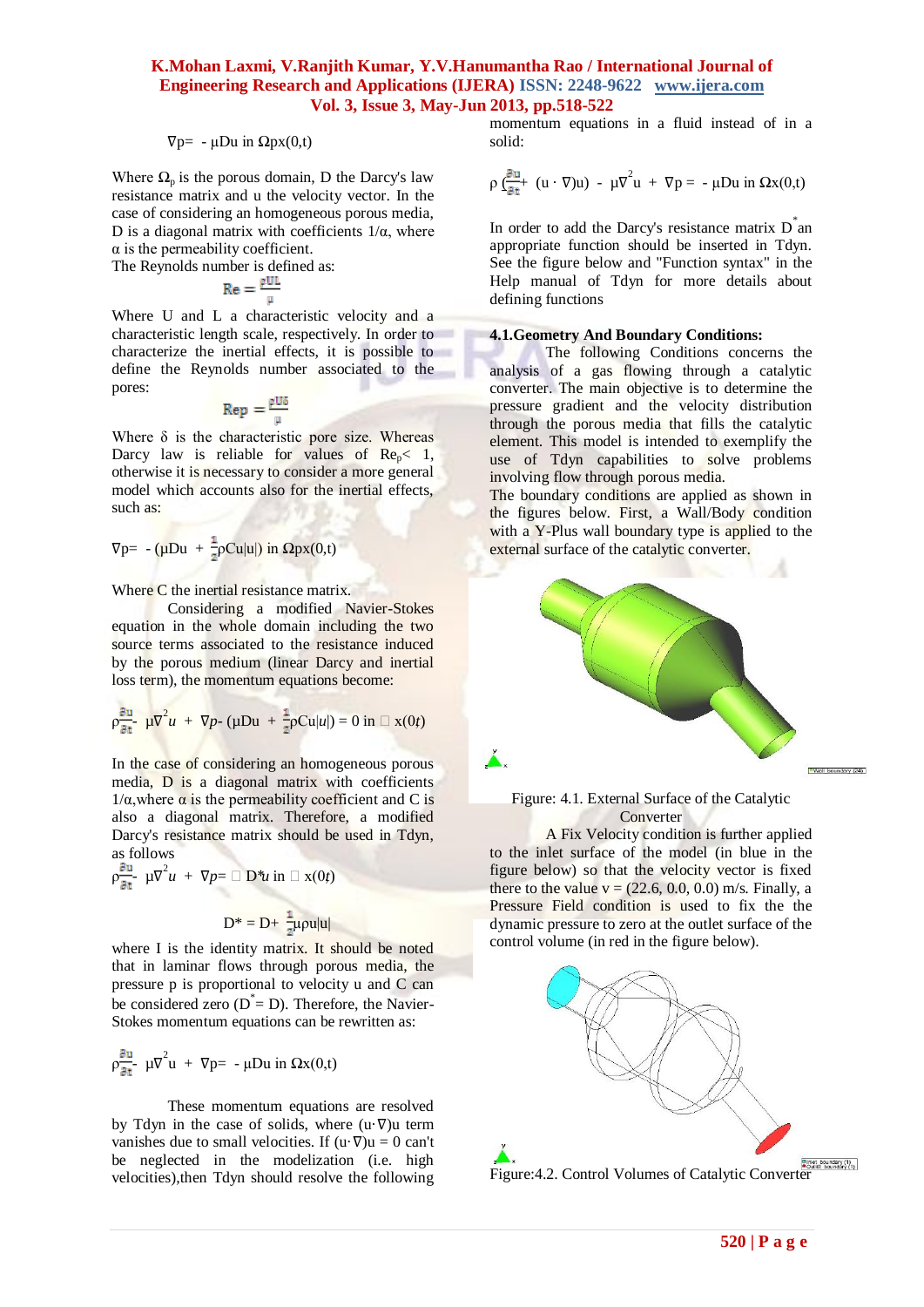#### **4.2. Materials:**

Two different materials are used in order to simulate the gas flowing through the catalyst converter. Fluid flow properties, density and viscosity, are the same in both materials and correspond to those of nitrogen gas. The two materials only differ on the values of the Darcy's law matrix. While the first one has a null matrix, the second one has assigned a Darcy matrix incorporating the resistance and inertial effects of the porous media. Hence, the first material is applied to the inlet and outlet channel regions of thecatalyst converter (in blue in the figure below), while the second one is applied to the intermediate volume corresponding to the porous media (in yellow in the figure below).



Figure: 4.3.Materials of the catalytic Converter The Darcy's law matrix used to model the porous media is taken to be diagonal but anisotropic. The corresponding values of the viscous (D) and inertial (C) resistance terms are those in the table below Note that the components of the Darcy's matrix are given with respect to the global axis system  $(X, Y, Y)$ Z) Note that the components of the Darcy's matrix are given with respect to the global axis system (X, Y, Z) so that the geometry must be conveniently oriented.

### **V.RESULTS AND DISCUSSIONS 5.1. Graphical Results:**



Graph: 5.1. Surface Monitor Plot of Mass Flow Rate with Number of Iterations

After running fluent software the values of mass flow rate changes at different iteration we can obsever in the Garaph .The Graph changes at different direction with respect to Mass Flow rates.After some iterations garph comes constant values (minor difference).



Line Surface

The above Graph shown the Static Pressure on the porous-cl Line Surface the pressure drop across the porous substrate can be seen to be roughly 300 Pa.

#### **5.2. SIMULATION RESULTS:**

The Velocityflow of gases rapidly in the middle section, where the fluid velocity changes as it passes through the porous substrate. The pressure drop can be high, due to the inertial and viscous resistance of the porous media.

The X-velocity component distribution of the fluid flow. In this picture, it becomes evident how the fluid decelerates rapidly when entering to the porous region. It can also be observed how the fluid recirculates before entering the central region of the catalyst (negative values of X-velocity component in dark blue) due to the resistance exherted by the porous media



Figure: 5.2.1. Velocity Vectors on the y=0 Plane The flow pattern shows that the flow enters the catalytic converter as a jet, with recirculation on either side of the jet. As it passes through the porous substrate, it decelerates and straightens out, and exhibits a more uniform velocity distribution.